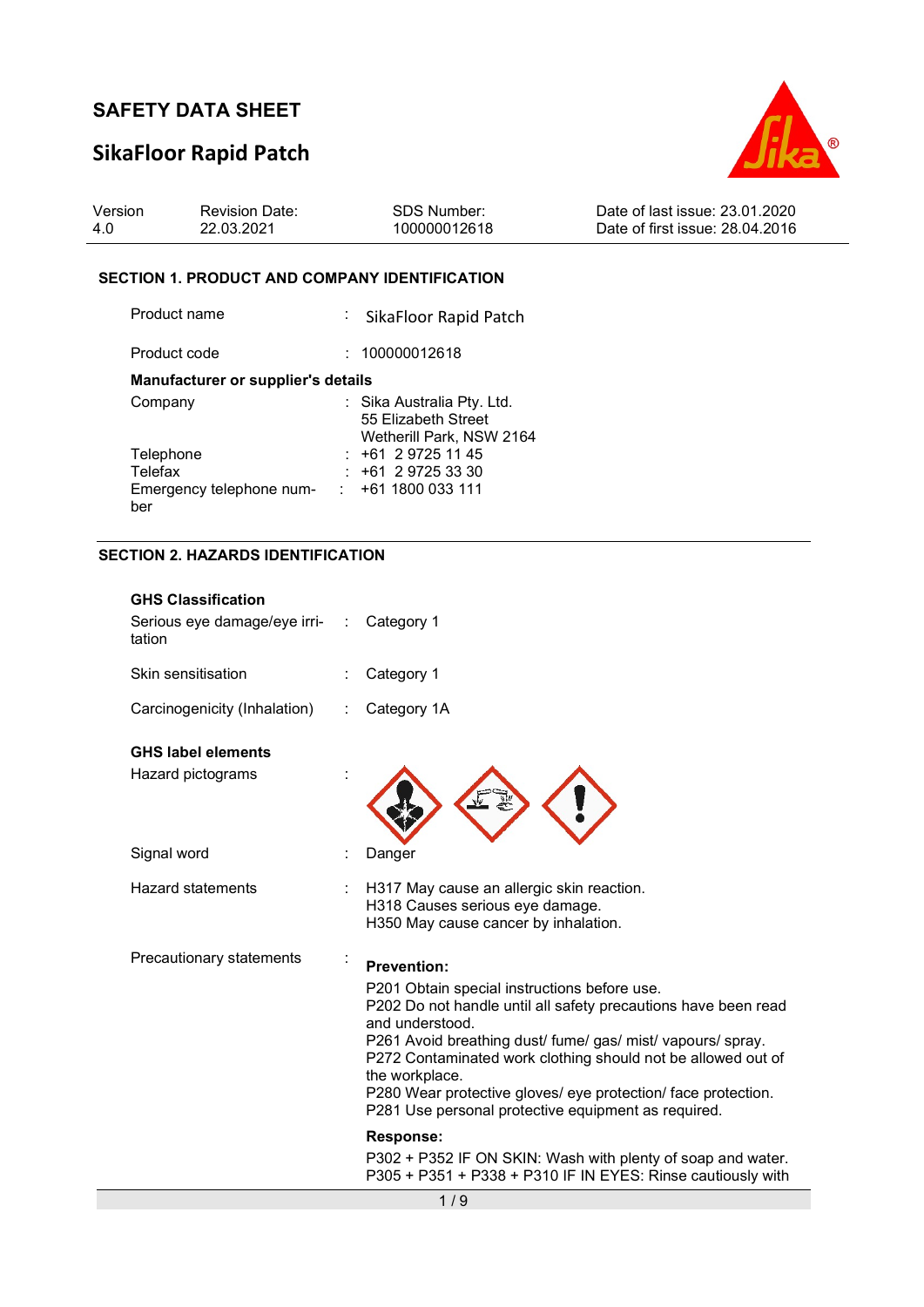# SikaFloor Rapid Patch



| Version<br>4.0 | <b>Revision Date:</b><br>22.03.2021 | SDS Number:<br>100000012618                                                                                     | Date of last issue: 23.01.2020<br>Date of first issue: 28.04.2016                                                                                                                                                                                         |
|----------------|-------------------------------------|-----------------------------------------------------------------------------------------------------------------|-----------------------------------------------------------------------------------------------------------------------------------------------------------------------------------------------------------------------------------------------------------|
|                |                                     | CENTER or doctor/ physician.<br>attention.<br>vice/ attention.<br>P363 Wash contaminated clothing before reuse. | water for several minutes. Remove contact lenses, if present<br>and easy to do. Continue rinsing. Immediately call a POISON<br>P308 + P313 IF exposed or concerned: Get medical advice/<br>P333 + P313 If skin irritation or rash occurs: Get medical ad- |
|                |                                     | Storage:<br>P405 Store locked up.                                                                               |                                                                                                                                                                                                                                                           |
|                |                                     | Disposal:<br>disposal plant.                                                                                    | P501 Dispose of contents/ container to an approved waste                                                                                                                                                                                                  |

### Other hazards which do not result in classification

None known.

### SECTION 3. COMPOSITION/INFORMATION ON INGREDIENTS

| Substance / Mixture |  | Mixture |
|---------------------|--|---------|
|---------------------|--|---------|

**Components** 

| Chemical name                                                                         | CAS-No.    | Concentration (% w/w) |
|---------------------------------------------------------------------------------------|------------|-----------------------|
|                                                                                       | 14808-60-7 | $>= 30 - 60$          |
|                                                                                       | 7778-18-9  | < 10                  |
|                                                                                       | 65997-15-1 | $>= 3 - 10$           |
| Quartz (SiO2)<br>calcium sulfate<br>Cement, portland, chemicals<br>Quartz (SiO2) <5µm | 14808-60-7 | $>= 0.1 - 1.1$        |

#### SECTION 4. FIRST AID MEASURES

| General advice          | : Move out of dangerous area.<br>Consult a physician.<br>Show this safety data sheet to the doctor in attendance.                                                                                                                                                                                                       |
|-------------------------|-------------------------------------------------------------------------------------------------------------------------------------------------------------------------------------------------------------------------------------------------------------------------------------------------------------------------|
| If inhaled              | : Move to fresh air.<br>Consult a physician after significant exposure.                                                                                                                                                                                                                                                 |
| In case of skin contact | $\therefore$ Take off contaminated clothing and shoes immediately.<br>Wash off with soap and plenty of water.<br>If symptoms persist, call a physician.                                                                                                                                                                 |
| In case of eye contact  | Small amounts splashed into eyes can cause irreversible tis-<br>sue damage and blindness.<br>In the case of contact with eyes, rinse immediately with plenty<br>of water and seek medical advice.<br>Continue rinsing eyes during transport to hospital.<br>Remove contact lenses.<br>Keep eye wide open while rinsing. |
| If swallowed            | Clean mouth with water and drink afterwards plenty of water.                                                                                                                                                                                                                                                            |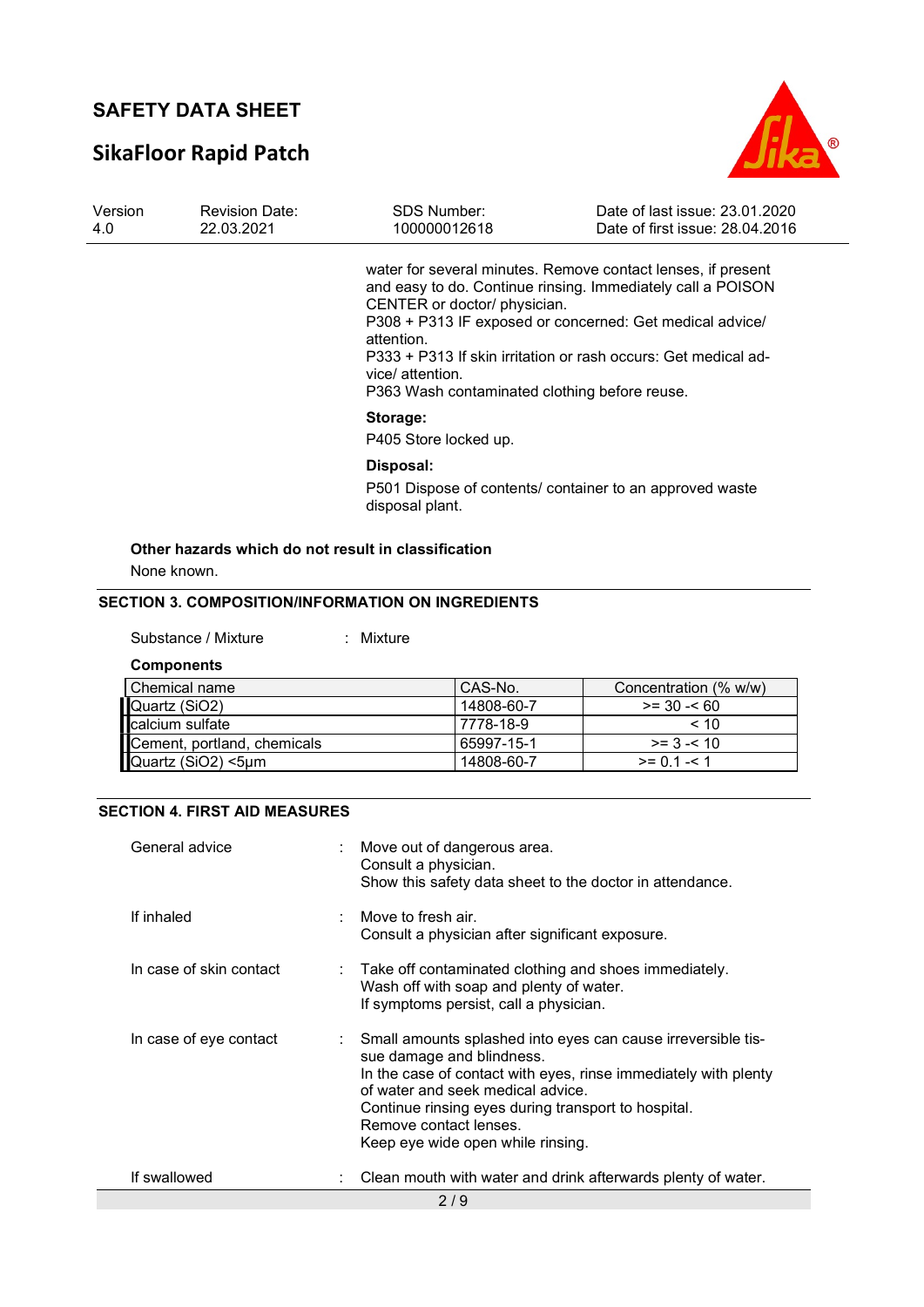# SikaFloor Rapid Patch



| Version<br>4.0 | <b>Revision Date:</b><br>22.03.2021                               |  | <b>SDS Number:</b><br>100000012618                                                                                                                                                                      | Date of last issue: 23.01.2020<br>Date of first issue: 28.04.2016 |  |  |
|----------------|-------------------------------------------------------------------|--|---------------------------------------------------------------------------------------------------------------------------------------------------------------------------------------------------------|-------------------------------------------------------------------|--|--|
|                |                                                                   |  | Do not give milk or alcoholic beverages.<br>Never give anything by mouth to an unconscious person.<br>Obtain medical attention.                                                                         |                                                                   |  |  |
|                | Most important symptoms<br>and effects, both acute and<br>delayed |  | sensitising effects<br>$\sim$<br>Allergic reactions<br>Excessive lachrymation<br>and symptoms.<br>May cause an allergic skin reaction.<br>Causes serious eye damage.<br>May cause cancer by inhalation. | See Section 11 for more detailed information on health effects    |  |  |
|                | Notes to physician                                                |  | Treat symptomatically.                                                                                                                                                                                  |                                                                   |  |  |

|                  | Suitable extinguishing media : Use extinguishing measures that are appropriate to local cir-<br>cumstances and the surrounding environment. |
|------------------|---------------------------------------------------------------------------------------------------------------------------------------------|
| ucts             | Hazardous combustion prod- : No hazardous combustion products are known                                                                     |
| ods              | Specific extinguishing meth- : Standard procedure for chemical fires.                                                                       |
| for firefighters | Special protective equipment : In the event of fire, wear self-contained breathing apparatus.                                               |

### SECTION 6. ACCIDENTAL RELEASE MEASURES

| Personal precautions, protec-<br>tive equipment and emer-<br>gency procedures | Use personal protective equipment.<br>Avoid breathing dust.<br>Deny access to unprotected persons.         |
|-------------------------------------------------------------------------------|------------------------------------------------------------------------------------------------------------|
| Environmental precautions                                                     | : Do not flush into surface water or sanitary sewer system.                                                |
| Methods and materials for<br>containment and cleaning up                      | : Pick up and arrange disposal without creating dust.<br>Keep in suitable, closed containers for disposal. |

#### SECTION 7. HANDLING AND STORAGE

| Advice on protection against<br>fire and explosion | Avoid dust formation.<br>Provide appropriate exhaust ventilation at places where dust<br>is formed.                                                          |
|----------------------------------------------------|--------------------------------------------------------------------------------------------------------------------------------------------------------------|
| Advice on safe handling                            | : Do not breathe vapours/dust.<br>Avoid exceeding the given occupational exposure limits (see<br>section 8).<br>Do not get in eyes, on skin, or on clothing. |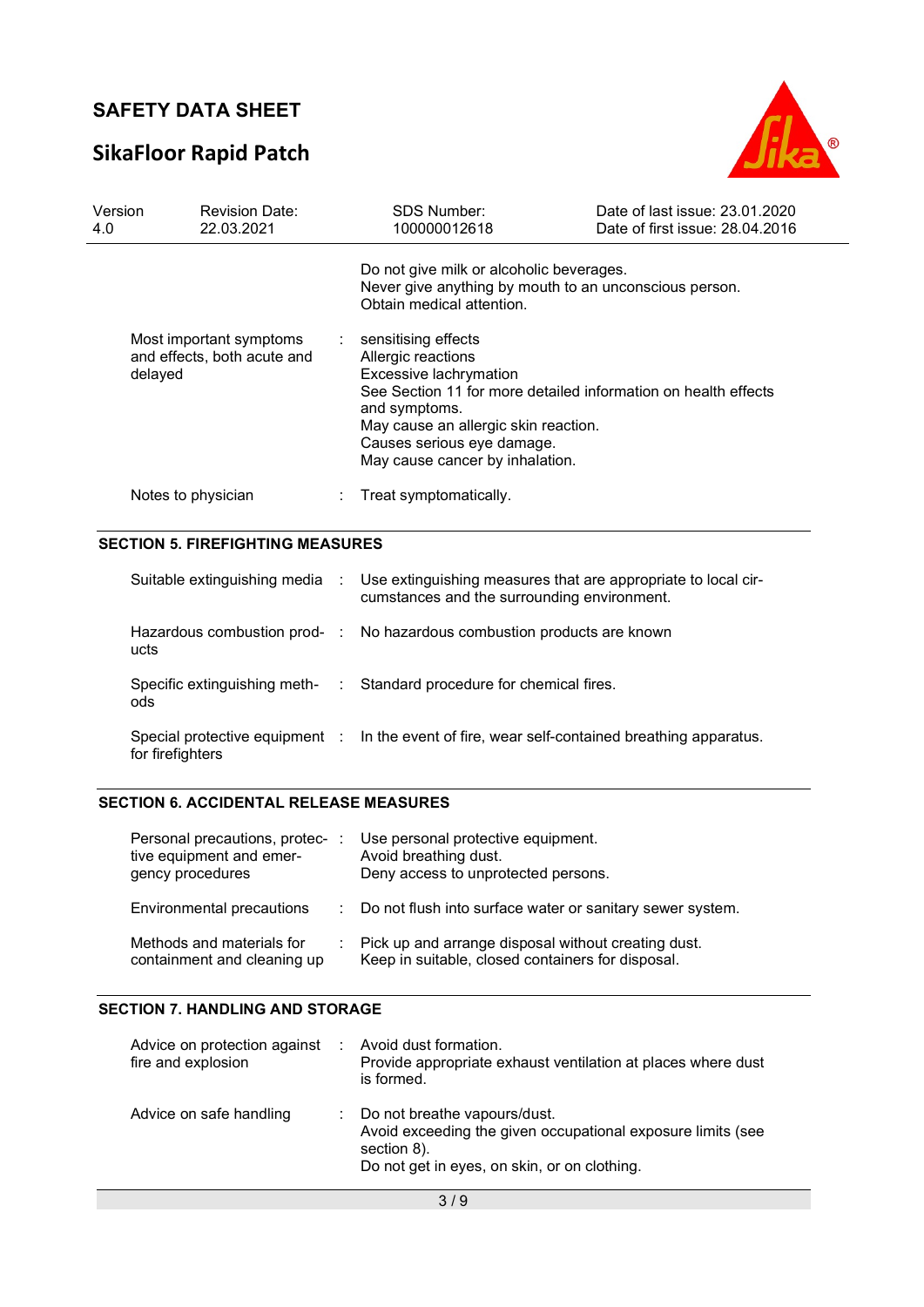# SikaFloor Rapid Patch



| Version<br>4.0 | <b>Revision Date:</b><br>22.03.2021           | <b>SDS Number:</b><br>100000012618                                                                                                                                                                                                                                                                                                                                                                             | Date of last issue: 23.01.2020<br>Date of first issue: 28.04.2016 |
|----------------|-----------------------------------------------|----------------------------------------------------------------------------------------------------------------------------------------------------------------------------------------------------------------------------------------------------------------------------------------------------------------------------------------------------------------------------------------------------------------|-------------------------------------------------------------------|
|                |                                               | For personal protection see section 8.<br>Persons with a history of skin sensitisation problems or asth-<br>ma, allergies, chronic or recurrent respiratory disease should<br>not be employed in any process in which this mixture is being<br>used.<br>Smoking, eating and drinking should be prohibited in the ap-<br>plication area.<br>Follow standard hygiene measures when handling chemical<br>products |                                                                   |
|                | Hygiene measures                              | Handle in accordance with good industrial hygiene and safety<br>practice.<br>When using do not eat or drink.<br>When using do not smoke.<br>Wash hands before breaks and at the end of workday.                                                                                                                                                                                                                |                                                                   |
|                | Conditions for safe storage                   | Keep container tightly closed in a dry and well-ventilated<br>place.<br>Store in accordance with local regulations.                                                                                                                                                                                                                                                                                            |                                                                   |
|                | Further information on stor-<br>age stability | Keep in a dry place.<br>No decomposition if stored and applied as directed.                                                                                                                                                                                                                                                                                                                                    |                                                                   |

### SECTION 8. EXPOSURE CONTROLS/PERSONAL PROTECTION

### Components with workplace control parameters

| Components                                 | CAS-No.                                                                                             | Value type                                 | Control parame-                                                                                                                                                                          | <b>Basis</b> |
|--------------------------------------------|-----------------------------------------------------------------------------------------------------|--------------------------------------------|------------------------------------------------------------------------------------------------------------------------------------------------------------------------------------------|--------------|
|                                            |                                                                                                     | (Form of                                   | ters / Permissible                                                                                                                                                                       |              |
|                                            |                                                                                                     | exposure)                                  | concentration                                                                                                                                                                            |              |
| Quartz (SiO2)                              | 14808-60-7                                                                                          | TWA (Res-                                  | $0.05$ mg/m $3$                                                                                                                                                                          | AU OEL       |
|                                            |                                                                                                     | pirable dust)                              |                                                                                                                                                                                          |              |
|                                            |                                                                                                     |                                            | Further information: Category 1A (Carc. 1A) Known to have car-                                                                                                                           |              |
|                                            |                                                                                                     | cinogenic potential for humans             |                                                                                                                                                                                          |              |
| calcium sulfate                            | 7778-18-9                                                                                           | <b>TWA</b>                                 | $10 \text{ mg/m}$                                                                                                                                                                        | AU OEL       |
|                                            |                                                                                                     | asbestos and < 1% crystalline silica       | Further information: This value is for inhalable dust containing no                                                                                                                      |              |
| Cement, portland, chemicals                | 65997-15-1                                                                                          | <b>TWA</b>                                 | $10 \text{ mg/m}$ 3                                                                                                                                                                      | AU OEL       |
| Quartz (SiO2) <5µm                         | 14808-60-7                                                                                          | TWA (Res-                                  | $0.05$ mg/m $3$                                                                                                                                                                          | AU OEL       |
|                                            |                                                                                                     | pirable dust)                              |                                                                                                                                                                                          |              |
|                                            |                                                                                                     |                                            | Further information: Category 1A (Carc. 1A) Known to have car-                                                                                                                           |              |
|                                            |                                                                                                     | cinogenic potential for humans             |                                                                                                                                                                                          |              |
| <b>Appropriate engineering</b><br>controls | Avoid dust formation.<br>Provide appropriate exhaust ventilation at places where dust<br>is formed. |                                            |                                                                                                                                                                                          |              |
| Personal protective equipment              |                                                                                                     |                                            |                                                                                                                                                                                          |              |
| Respiratory protection                     | particulate filter P                                                                                | working limits of the selected respirator. | In case of inadequate ventilation wear respiratory protection.<br>Respirator selection must be based on known or anticipated<br>exposure levels, the hazards of the product and the safe |              |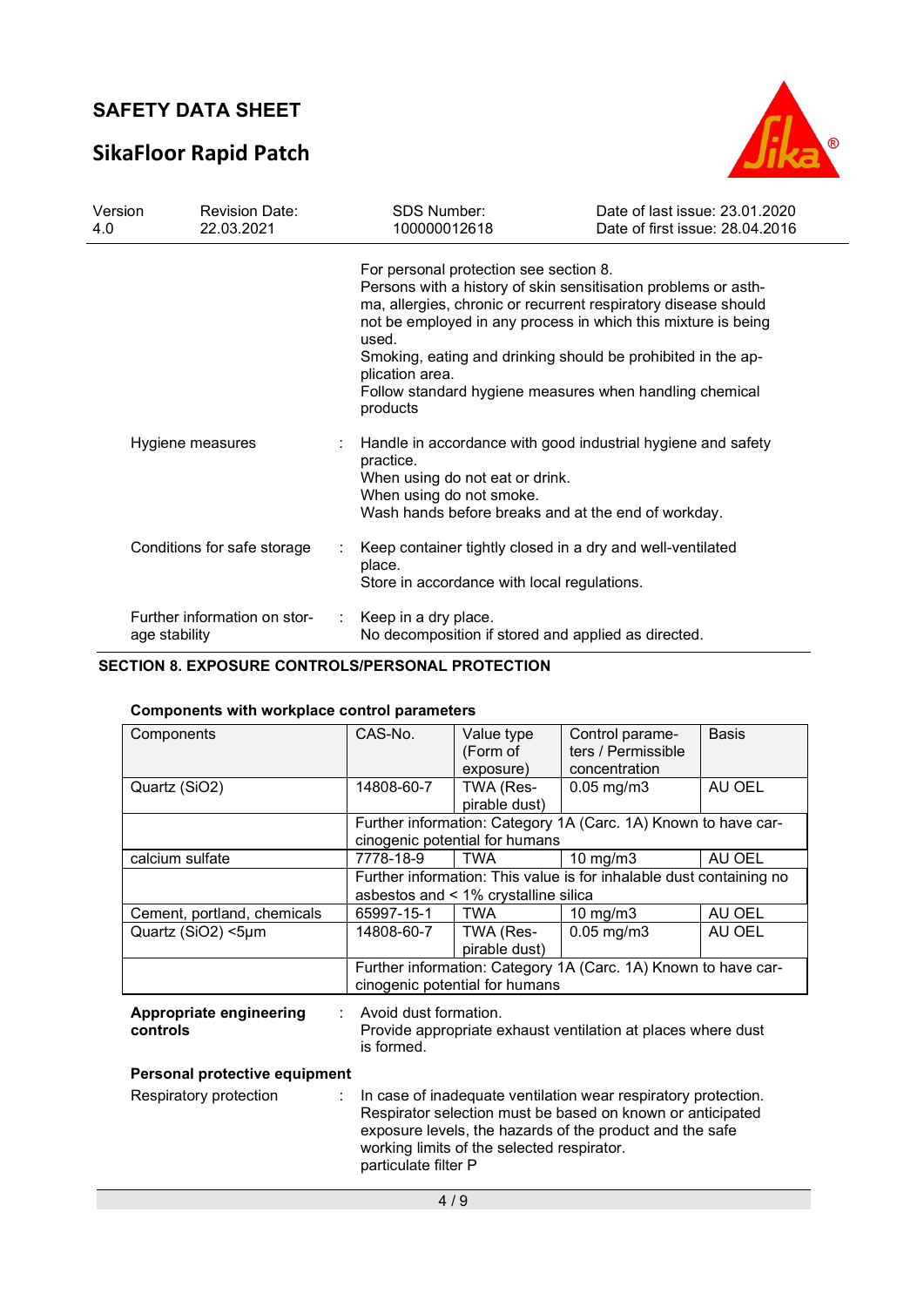# SikaFloor Rapid Patch



| Version<br>4.0  | <b>Revision Date:</b><br>22.03.2021 |    | <b>SDS Number:</b><br>100000012618                                                                                                                                                                                                                                          | Date of last issue: 23.01.2020<br>Date of first issue: 28.04.2016 |
|-----------------|-------------------------------------|----|-----------------------------------------------------------------------------------------------------------------------------------------------------------------------------------------------------------------------------------------------------------------------------|-------------------------------------------------------------------|
| Hand protection |                                     |    | Chemical-resistant, impervious gloves complying with an<br>approved standard should be worn at all times when handling<br>chemical products if a risk assessment indicates this is nec-<br>essary.<br>Follow AS/NZS 1337.1<br>Recommended: Butyl rubber, PVC, cotton gloves |                                                                   |
|                 | Eye protection                      |    | Safety goggles<br>Wear suitable face shield.                                                                                                                                                                                                                                |                                                                   |
|                 | Skin and body protection            | ÷. | Protective clothing (e.g. safety shoes, long-sleeved working<br>clothing, long trousers)<br>Follow AS 2210:3                                                                                                                                                                |                                                                   |

### SECTION 9. PHYSICAL AND CHEMICAL PROPERTIES

| Appearance                                                              |                           | powder                        |
|-------------------------------------------------------------------------|---------------------------|-------------------------------|
| Colour                                                                  | İ.                        | dark grey                     |
| Odour                                                                   | İ.                        | odourless                     |
| <b>Odour Threshold</b>                                                  |                           | No data available             |
| рH                                                                      | $\ddot{\cdot}$            | Not applicable                |
| Melting point/range / Freezing<br>point                                 | $\mathbb{R}^{\mathbb{Z}}$ | No data available             |
| Boiling point/boiling range                                             | ÷                         | No data available             |
| Flash point                                                             | $\ddot{\cdot}$            | No data available             |
| Evaporation rate                                                        | ÷.                        | No data available             |
| Flammability (solid, gas)                                               | ÷.                        | No data available             |
| Upper explosion limit / Upper :<br>flammability limit                   |                           | No data available             |
| Lower explosion limit / Lower : No data available<br>flammability limit |                           |                               |
| Vapour pressure                                                         | $\ddot{\phantom{a}}$      | No data available             |
| Relative vapour density                                                 | ÷.                        | No data available             |
| Density                                                                 | $\ddot{\phantom{a}}$      | ca. 1.7 g/cm3 (23 °C (73 °F)) |
| Solubility(ies)<br>Water solubility                                     | İ.                        | No data available             |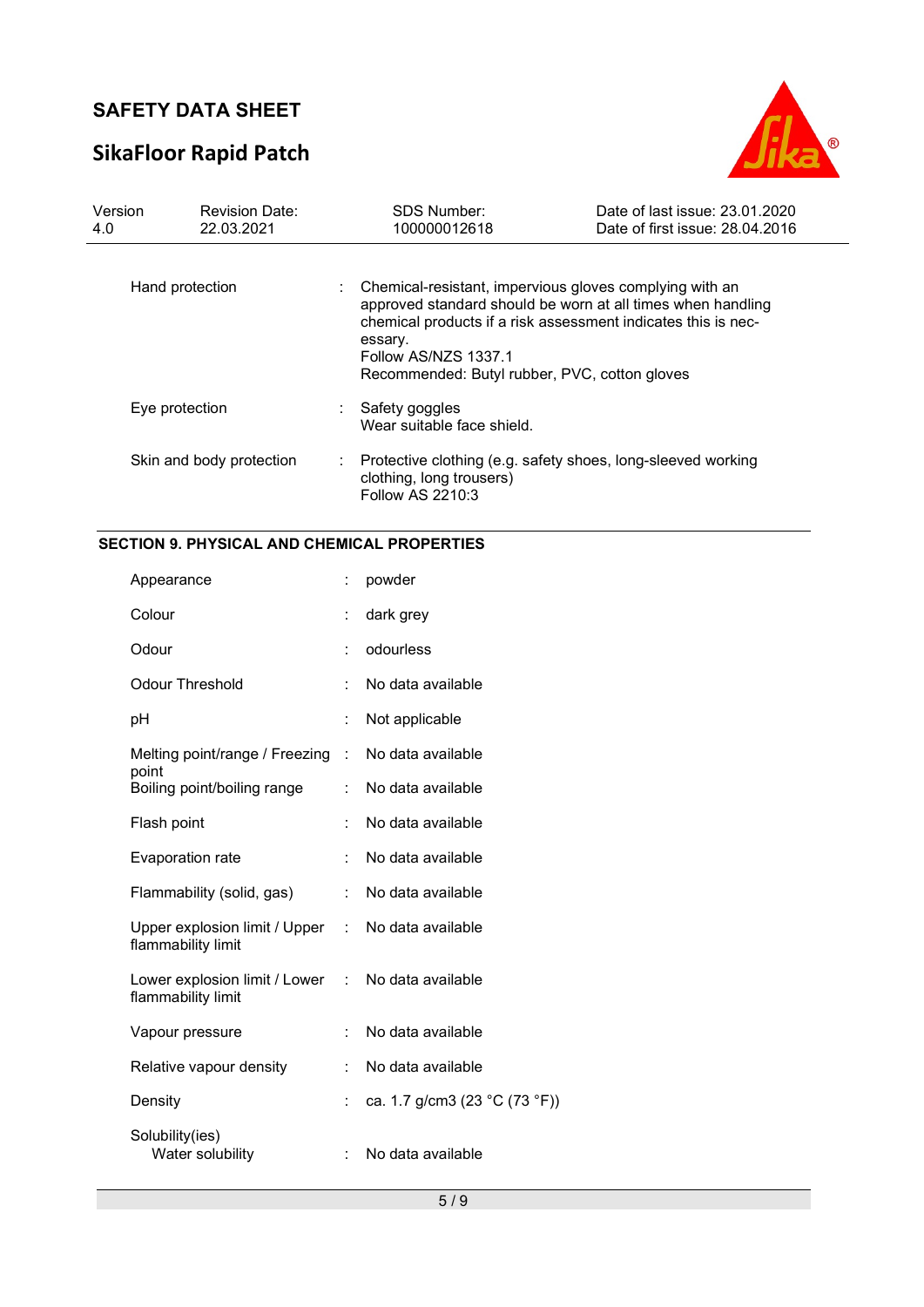# SikaFloor Rapid Patch



| Version<br>4.0                             | <b>Revision Date:</b><br>22.03.2021 |  | <b>SDS Number:</b><br>100000012618                                                                                                               | Date of last issue: 23.01.2020<br>Date of first issue: 28.04.2016 |
|--------------------------------------------|-------------------------------------|--|--------------------------------------------------------------------------------------------------------------------------------------------------|-------------------------------------------------------------------|
|                                            | Solubility in other solvents :      |  | No data available                                                                                                                                |                                                                   |
| Partition coefficient: n-<br>octanol/water |                                     |  | No data available                                                                                                                                |                                                                   |
|                                            | Auto-ignition temperature           |  | No data available                                                                                                                                |                                                                   |
|                                            | Decomposition temperature           |  | No data available<br>$\mathcal{L}_{\mathrm{max}}$                                                                                                |                                                                   |
|                                            | Viscosity<br>Viscosity, dynamic     |  | No data available                                                                                                                                |                                                                   |
|                                            | Viscosity, kinematic                |  | No data available                                                                                                                                |                                                                   |
|                                            | Explosive properties                |  | No data available                                                                                                                                |                                                                   |
|                                            | Oxidizing properties                |  | No data available                                                                                                                                |                                                                   |
|                                            | Volatile organic compounds          |  | $\therefore$ Directive 2010/75/EU of 24 November 2010 on industrial<br>emissions (integrated pollution prevention and control)<br>Not applicable |                                                                   |

### SECTION 10. STABILITY AND REACTIVITY

| Reactivity                                | ÷    | No dangerous reaction known under conditions of normal use. |
|-------------------------------------------|------|-------------------------------------------------------------|
| Chemical stability                        | t in | The product is chemically stable.                           |
| Possibility of hazardous reac- :<br>tions |      | No hazards to be specially mentioned.                       |
| Conditions to avoid                       | ٠    | No data available                                           |
| Incompatible materials                    | ÷    | see section 7.                                              |

#### SECTION 11. TOXICOLOGICAL INFORMATION

Acute toxicity Not classified based on available information. Components:

| <b>COMPORTER</b>                        |                                    |
|-----------------------------------------|------------------------------------|
| calcium sulfate:<br>Acute oral toxicity | : LD50 Oral (Rat): $> 5,000$ mg/kg |
|                                         |                                    |

#### Skin corrosion/irritation

Not classified based on available information.

### Serious eye damage/eye irritation

Causes serious eye damage.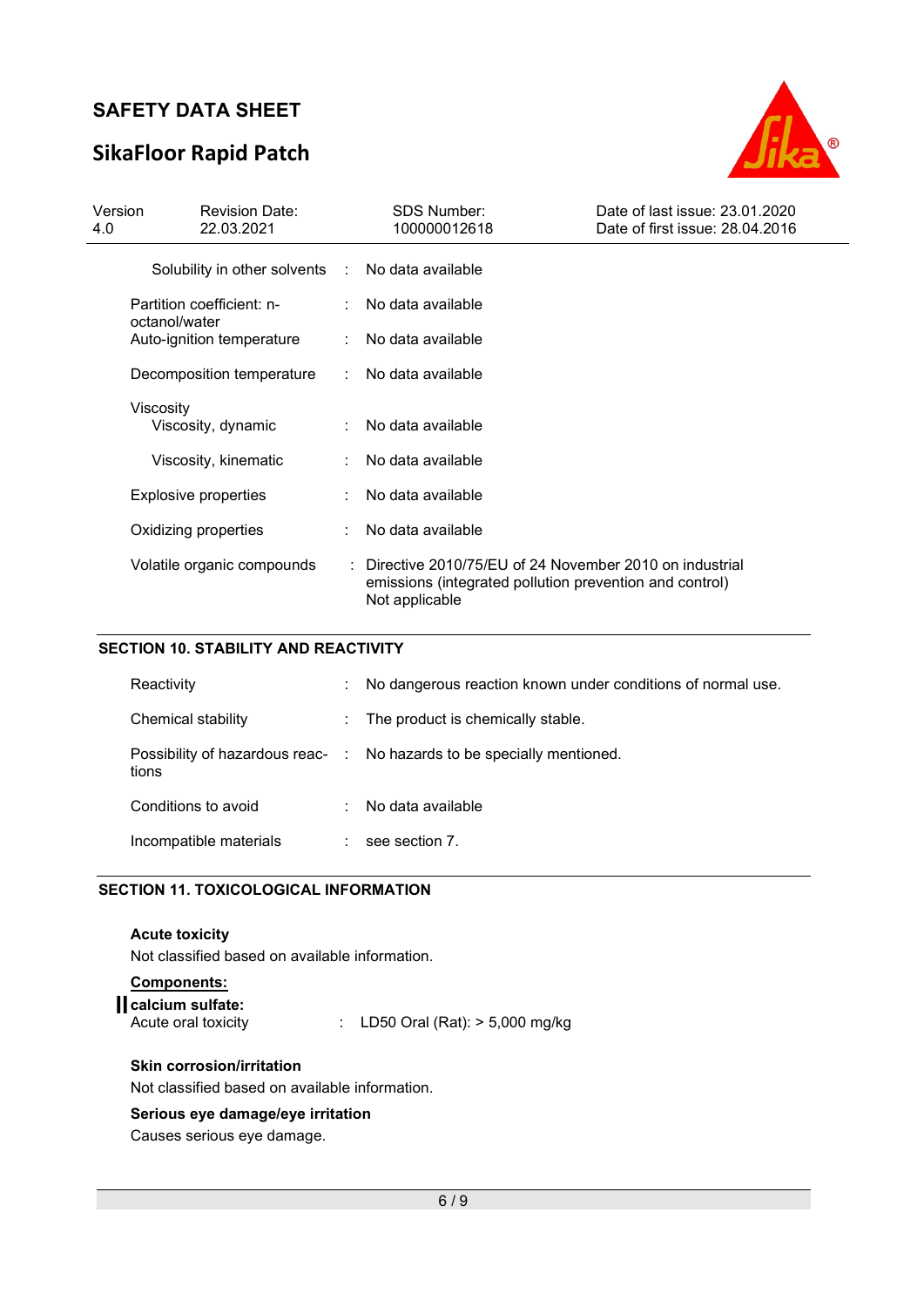# SikaFloor Rapid Patch



| Version<br>4.0 | <b>Revision Date:</b><br>22.03.2021                                                | <b>SDS Number:</b><br>100000012618 | Date of last issue: 23.01.2020<br>Date of first issue: 28.04.2016 |  |  |
|----------------|------------------------------------------------------------------------------------|------------------------------------|-------------------------------------------------------------------|--|--|
|                | Respiratory or skin sensitisation                                                  |                                    |                                                                   |  |  |
|                | <b>Skin sensitisation</b><br>May cause an allergic skin reaction.                  |                                    |                                                                   |  |  |
|                | <b>Respiratory sensitisation</b><br>Not classified based on available information. |                                    |                                                                   |  |  |
|                | <b>Chronic toxicity</b>                                                            |                                    |                                                                   |  |  |
|                | Germ cell mutagenicity<br>Not classified based on available information.           |                                    |                                                                   |  |  |
|                | Carcinogenicity<br>May cause cancer by inhalation.                                 |                                    |                                                                   |  |  |
|                | <b>Reproductive toxicity</b><br>Not classified based on available information.     |                                    |                                                                   |  |  |
|                | <b>STOT - single exposure</b><br>Not classified based on available information.    |                                    |                                                                   |  |  |
|                | <b>STOT - repeated exposure</b><br>Not classified based on available information.  |                                    |                                                                   |  |  |
|                | <b>Aspiration toxicity</b><br>Not classified based on available information.       |                                    |                                                                   |  |  |
|                | <b>SECTION 12. ECOLOGICAL INFORMATION</b>                                          |                                    |                                                                   |  |  |
|                | <b>Ecotoxicity</b><br>No data available                                            |                                    |                                                                   |  |  |
|                | <b>Persistence and degradability</b><br>No data available                          |                                    |                                                                   |  |  |
|                | <b>Bioaccumulative potential</b><br>No data available                              |                                    |                                                                   |  |  |
|                | <b>Mobility in soil</b><br>No data available                                       |                                    |                                                                   |  |  |
|                | <b>Other adverse effects</b>                                                       |                                    |                                                                   |  |  |
|                | Product:                                                                           |                                    |                                                                   |  |  |

#### SECTION 13. DISPOSAL CONSIDERATIONS

mation

| Disposal methods    |                                                                                        |
|---------------------|----------------------------------------------------------------------------------------|
| Waste from residues | : Do not contaminate ponds, waterways or ditches with chemi-<br>cal or used container. |

Additional ecological infor-: There is no data available for this product.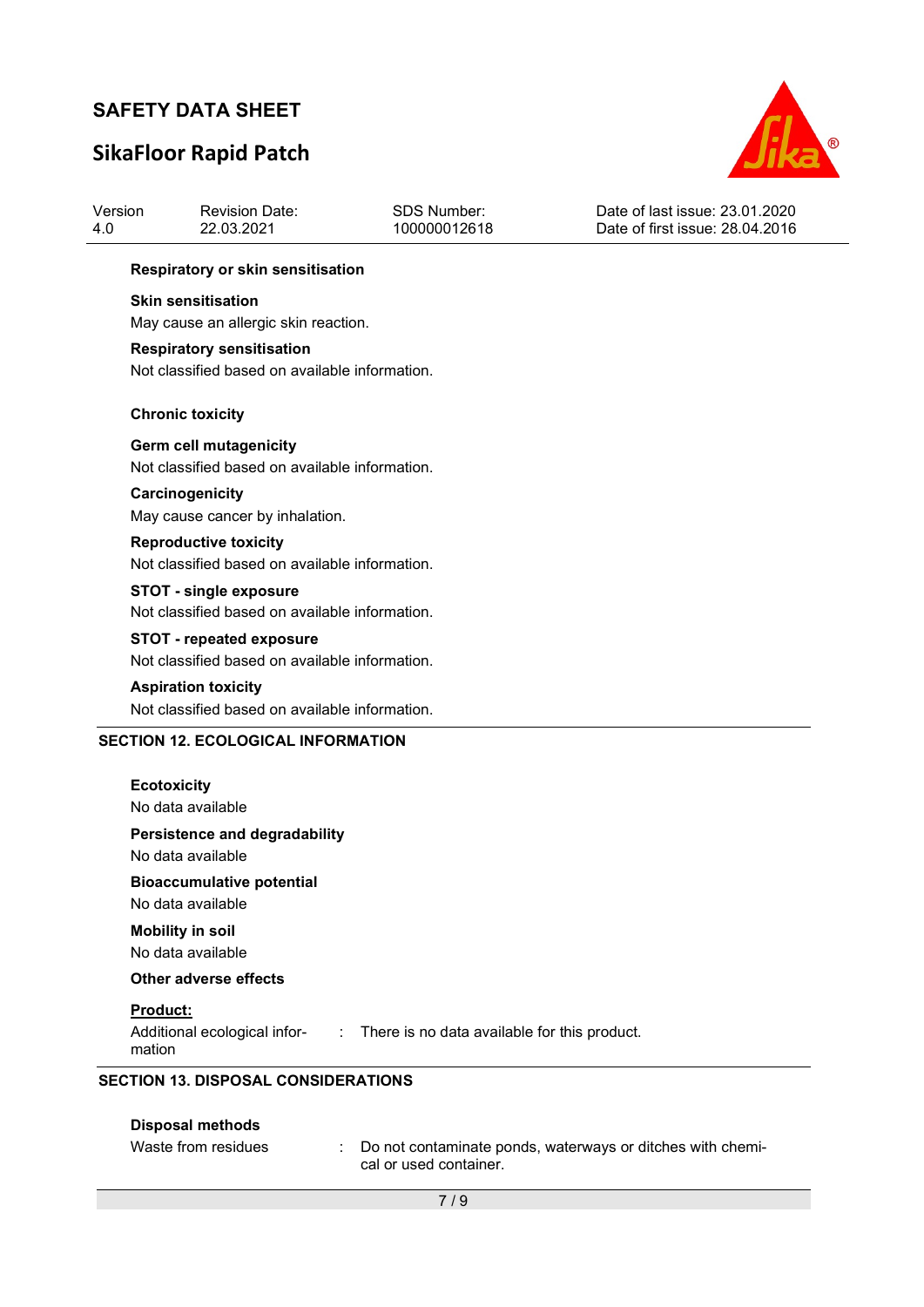## SikaFloor Rapid Patch



| Version<br>4.0 | <b>Revision Date:</b><br>22.03.2021                                                             | <b>SDS Number:</b><br>100000012618                                                            | Date of last issue: 23.01.2020<br>Date of first issue: 28.04.2016 |  |  |
|----------------|-------------------------------------------------------------------------------------------------|-----------------------------------------------------------------------------------------------|-------------------------------------------------------------------|--|--|
|                |                                                                                                 | Send to a licensed waste management company.                                                  |                                                                   |  |  |
|                | Contaminated packaging                                                                          | Empty remaining contents.<br>Dispose of as unused product.<br>Do not re-use empty containers. |                                                                   |  |  |
|                | If potential for exposure exists refer to Section 8 for specific personal protective equipment. |                                                                                               |                                                                   |  |  |

#### SECTION 14. TRANSPORT INFORMATION

#### International Regulations

UNRTDG Not regulated as a dangerous good

IATA-DGR Not regulated as a dangerous good

IMDG-Code Not regulated as a dangerous good

Transport in bulk according to Annex II of MARPOL 73/78 and the IBC Code

Not applicable for product as supplied.

#### National Regulations

ADG Not regulated as a dangerous good

#### SECTION 15. REGULATORY INFORMATION

#### Safety, health and environmental regulations/legislation specific for the substance or mixture

| Standard for the Uniform<br>Scheduling of Medicines and<br>Poisons                             | No poison schedule number allocated                                                                                                                                                                                |
|------------------------------------------------------------------------------------------------|--------------------------------------------------------------------------------------------------------------------------------------------------------------------------------------------------------------------|
| International Chemical Weapons Convention (CWC)<br>Schedules of Toxic Chemicals and Precursors | Not applicable                                                                                                                                                                                                     |
| <b>Prohibition/Licensing Requirements</b>                                                      | There is no applicable prohibition,<br>$\mathbb{R}^n$<br>authorisation and restricted use<br>requirements, including for carcino-<br>gens referred to in Schedule 10 of<br>the model WHS Act and Regula-<br>tions. |
| The components of this product are reported in the following inventories:                      |                                                                                                                                                                                                                    |

AIIC **interest in the interval of the inventory** : Not in compliance with the inventory

SECTION 16. OTHER INFORMATION